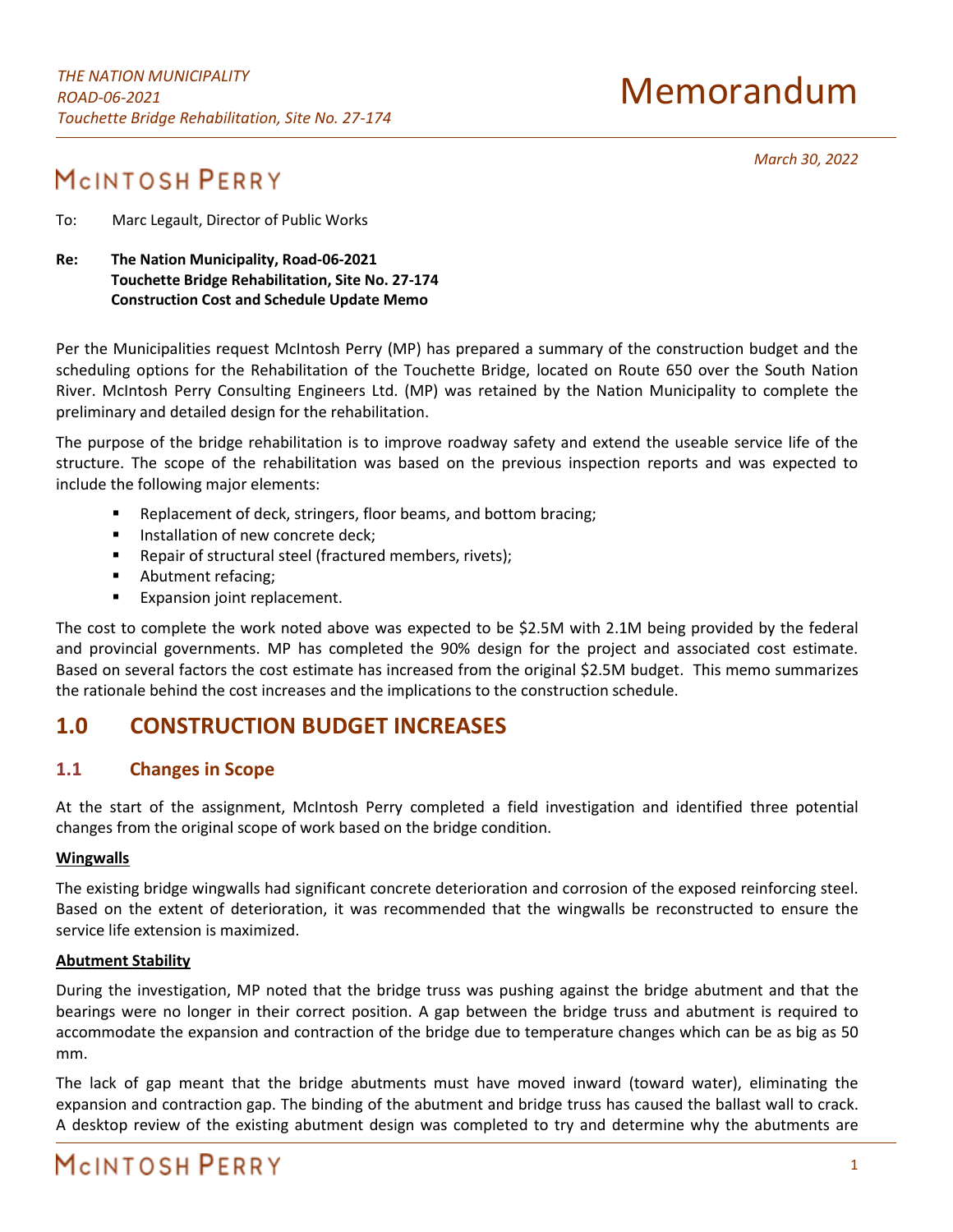moving. Modelling confirmed that the existing timber piles likely did not have enough lateral (horizontal) resistance to withstand the earth loads behind the abutments. It is likely that the earth and vehicle loads caused the abutments to rotate inward (toward water) until they wedged against the bridge truss.

To stabilize the bridge abutments, a deadman anchor system needs to be installed behind the existing abutments to withstand the earth loads and prevent abutments from moving any further.

The deadman system will consist of a sheet pile anchor system with threaded bars fixed through the abutments and secured to the sheet piles. The abutments can't be pushed back to their original position so the ballast wall will need to be rebuilt and moved further back to restore the gap between the abutment and bridge truss.

The installation of this system will be costly as it requires additional excavation behind the abutments, replacement of the ballast wall and backfill with engineered granular. An illustration of the deadman anchor system is provided in the [Figure 1.](#page-1-0)



**Figure 1: Sketch of Abutment Deadman Anchor System**

<span id="page-1-0"></span>Once stabilized the south abutment bearings will also need to be replaced as they are no longer in their correct position due to the abutment movement.

### **Structural Steel Condition**

The existing structural steel, in select locations, was in poor condition and continues to deteriorate as the existing protective paint coating has failed. It is expected that additional corrosion may be uncovered or damaged during construction. To account for this risk, it is recommended that a \$100,000 contingency be included in the budget.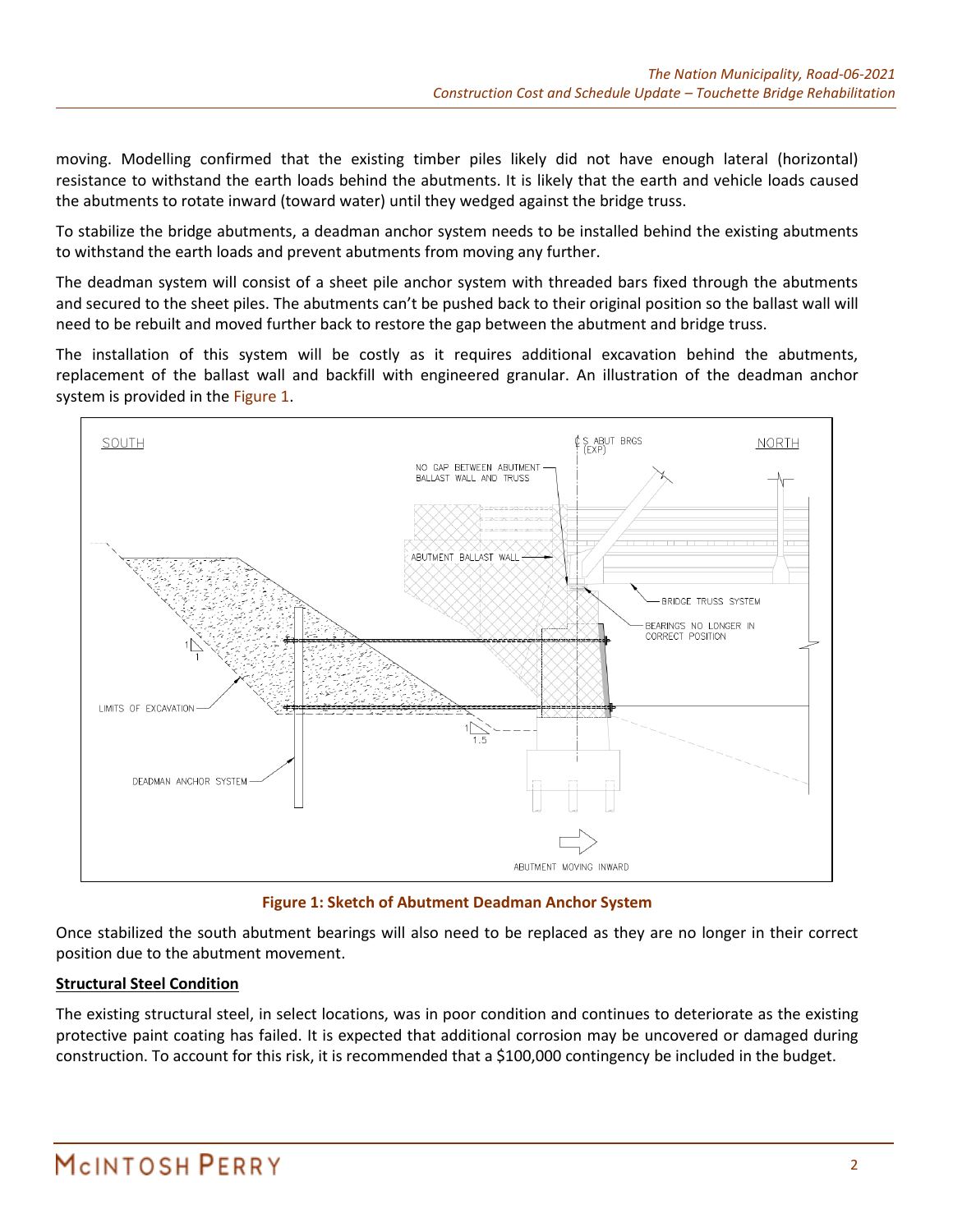## **1.2 Covid Impacts**

Construction costs have been steadily rising over the previous two years from the economic impacts of COVID. The Ministry of Transportation (MTO) monitors the average annual change in tender item pricing per year. Their data shows that the average unit cost of structural items has increased by 10% since March 2020.

Based on this, it is expected that the original cost of the rehabilitation has increased by 10% without considering the changes in scope noted above.

### **1.3 Summary of Budget Changes**

A summary of the additional costs from the change in scope have been summarized below:

| <b>Item</b>                                | <b>Added Cost</b> |  |
|--------------------------------------------|-------------------|--|
| Wingwall and Ballast Wall Replacement      | \$239,600         |  |
| Deadman Anchor System                      | \$264,900         |  |
| <b>Bearing Replacement</b>                 | \$72,000          |  |
| <b>Structural Steel Repair Contingency</b> | \$100,000         |  |
| Covid Impacts (10%)                        | \$346,900         |  |
| Total                                      | \$1,023,400       |  |

#### **Table 1: Additional Costs from Change in Scope**

Based on the change in scope and impacts of Covid, the total construction cost has now increased from \$2.5M to \$3.47 M.

# **2.0 CONSTRUCTION SCHEDULE**

Based on above changes in scope, the amount of working days for construction has increased. It is expected that construction within a single construction season will be challenging as in-water work cannot begin until July  $1<sup>st</sup>$ . [Table 2](#page-2-0) provides a comparison of different construction schedules for review.

<span id="page-2-0"></span>

| <b>Alternative</b>                                                               | <b>Pros</b>                                                                                                                                                                                  | <b>Cons/Risks</b>                                                                                                                                                                             |
|----------------------------------------------------------------------------------|----------------------------------------------------------------------------------------------------------------------------------------------------------------------------------------------|-----------------------------------------------------------------------------------------------------------------------------------------------------------------------------------------------|
| Tendering Proceeds as Planned<br>(June 2022 to December 2022)                    | • Critical work begins before any further<br>deterioration occurs<br>• Provides the least interruption to traffic                                                                            | • An accelerated timeline may be more<br>susceptible to delays<br>• Cost may not be competitive due to time of<br>tendering<br>• Contractor availability may reduce the number<br>of bids     |
| Delay Tendering to January 2023<br>(April 2023 to December 2023)                 | • More contractors will be available to<br><b>bid</b><br>• Competitive bids are typically seen at<br>this time of year                                                                       | • Construction costs may continue to rise<br>• Closure in place during spring planting season<br>for farmers<br>• Further deterioration may require closure of the<br>bridge if not addressed |
| Provide Extension to<br><b>Construction Schedule</b><br>(June 2022 to June 2023) | • A less compressed schedule will invite<br>more competitive bids<br>• Unforeseen delays will have less impact<br>on meeting the completion date<br>• Potential to do some work from the ice | • The bridge will be closed for a longer period<br>• Closure in place during spring planting season<br>for farmers<br>• Time of tendering may still impact prices                             |

#### **Table 2: Summary of Schedule Alternatives**

# MCINTOSH PERRY